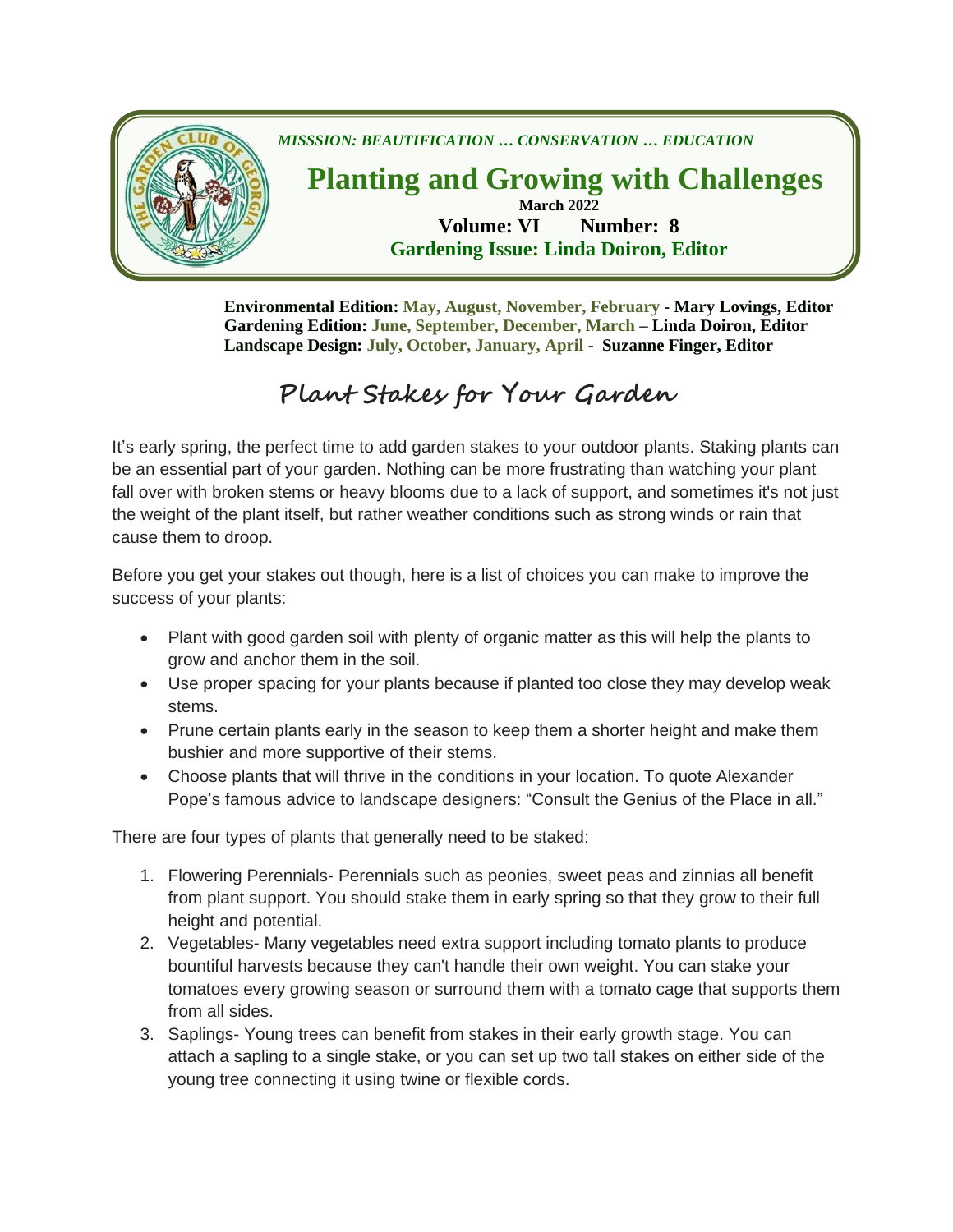4. House plants- Some indoor plants such as philodendron, pothos and monstera benefit from moss or bamboo poles that guide their growth.



The most common methods to stake a plant:

- The single stake method is the most often used, and involves using a single stake, such as wood, bamboo, plastic, or metal, to which you can attach plants with a single plant tie. Insert a stake about six to twelve inches into the ground right next to the plant taking care to avoid any plant roots. A handy tool exists for drilling stakes into the ground. Then find a spot about 2/3 of the way up the plant and attach the plant to the stake using garden ties. Some plants require extra support, and in these cases, you can use multiple stakes.
- The ring style support method involves a metal ring to support plants like strawberries that produce multiple stems. These ring style supports are a circular wire with some having a grow through grid upheld by metal stakes. Plant shoots grow through the wire grid which supports them as they fill out with foliage and fruit. The drawback is that you can't remove them without damaging the plant.
- Tomato cages work very much like ring style supports but they're typically taller with open tops. This type of support works for many young trees, plants and vegetables providing plants 360° of support.
- Trellises are a good option if your plant expands horizontally as it grows upward as it gives your plant something to grow up against.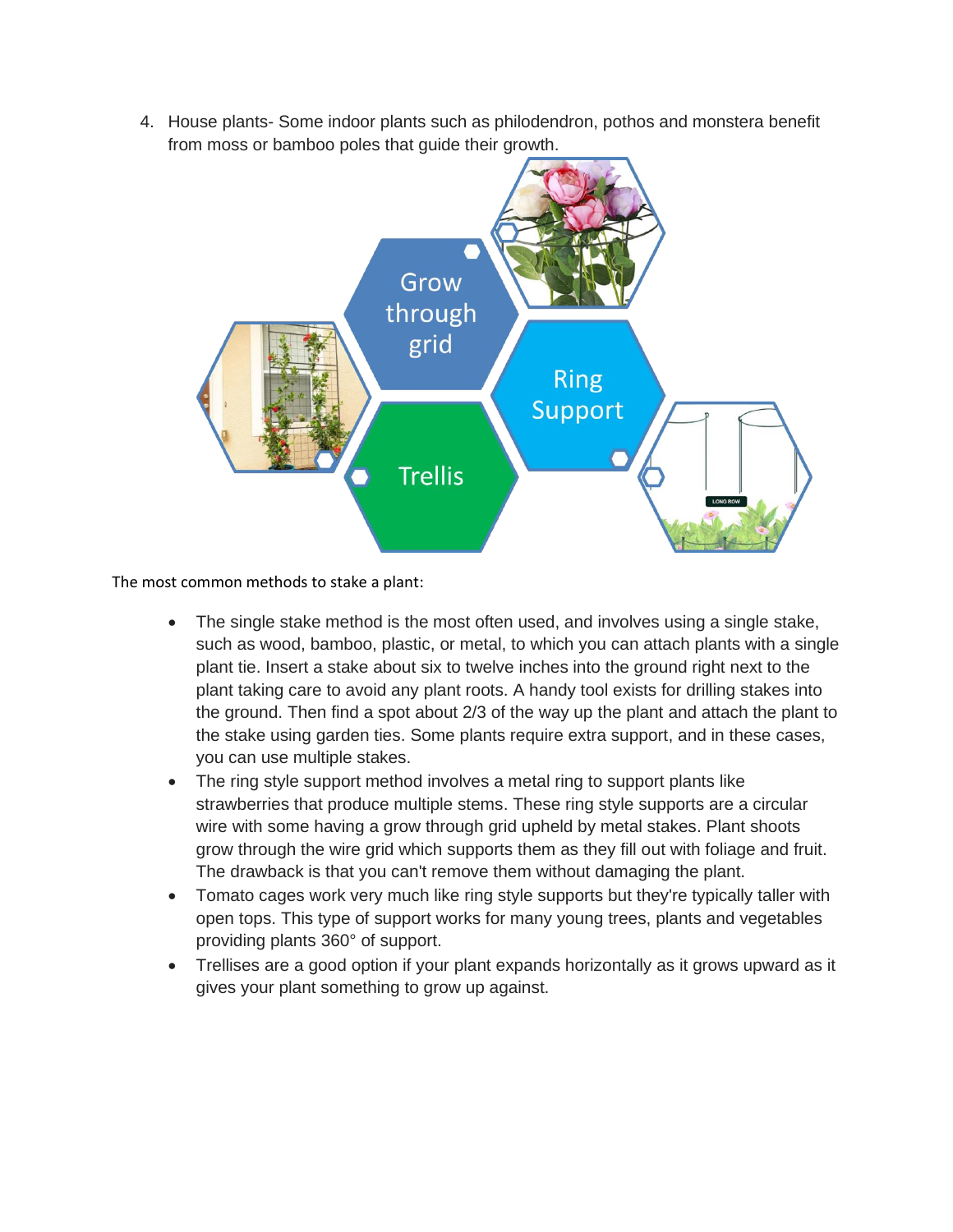

There are some do-it-yourself methods to plant staking that are less expensive. You can rip fencing boards and cut them into your desired length or look for an existing support near your plant to attach ties to such as a hook, a nail, or a pipe that's already on your house. You can attach your plants to a wall using self-adhesive anchors, and anchors are available that don't harm the surface. Chicken wire can also be used to support plants by placing a square of chicken wire over your plants when the first shoots start.

Regardless of the method that you use there are some tips and tricks to stake your plants as inconspicuously as possible. You can paint the stakes different shades of green to match your foliage and use green velcro ties that have the added advantage that they can be adjusted as the plant grows. Don't tie your plants too tightly because they need movement from the wind to thicken the stem. Make sure your stakes are big enough to support your plants.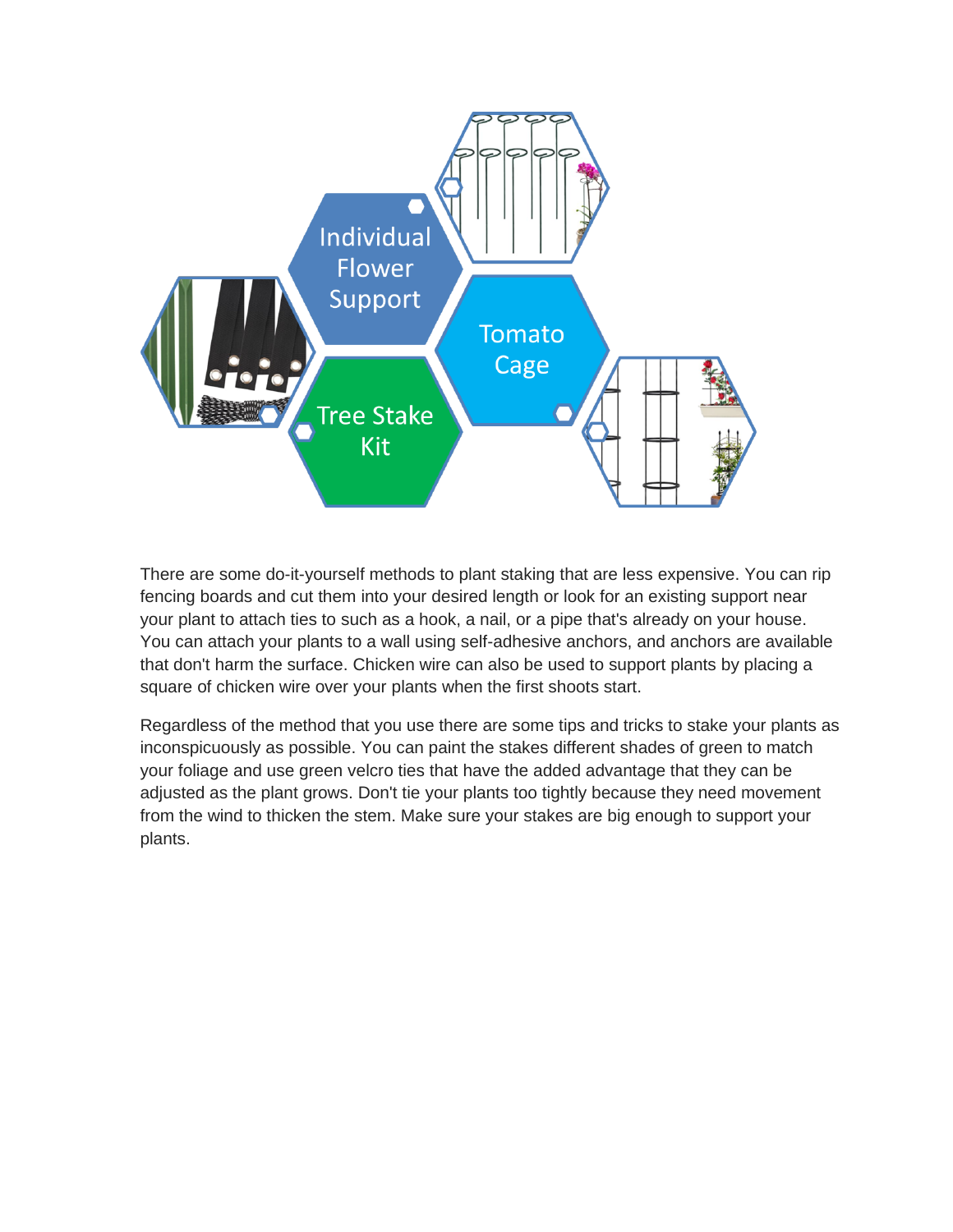

Staking outdoor garden plants for support is a common activity but it's also a good idea for many indoor house plants. Indoor plants often grow very quickly and develop weak leggy stems, but rapid growth isn't the only reason for staking up indoors. Some plants are top heavy and require staking while other plants are climbers and need to be supported to grow properly.

While there is a need for most outdoor plant stakes to be inconspicuous, I think taking a more artistic approach can add some flare to your indoor plant stakes. One idea is to position the stake or support in the pot at the same time you are planting as this method prevents the root damage that can occur if you drive straight through the roots of a mature plant. Instead of placing the stake in the center of the pot, it's a good idea to position it near the edge because this will give the plant more room to grow. Make sure to drive the stake all the way to the bottom of the container to give it proper support.

Don't wait until it is too late. Although remedial staking is possible, it will not repair broken stems, and it will often be conspicuous.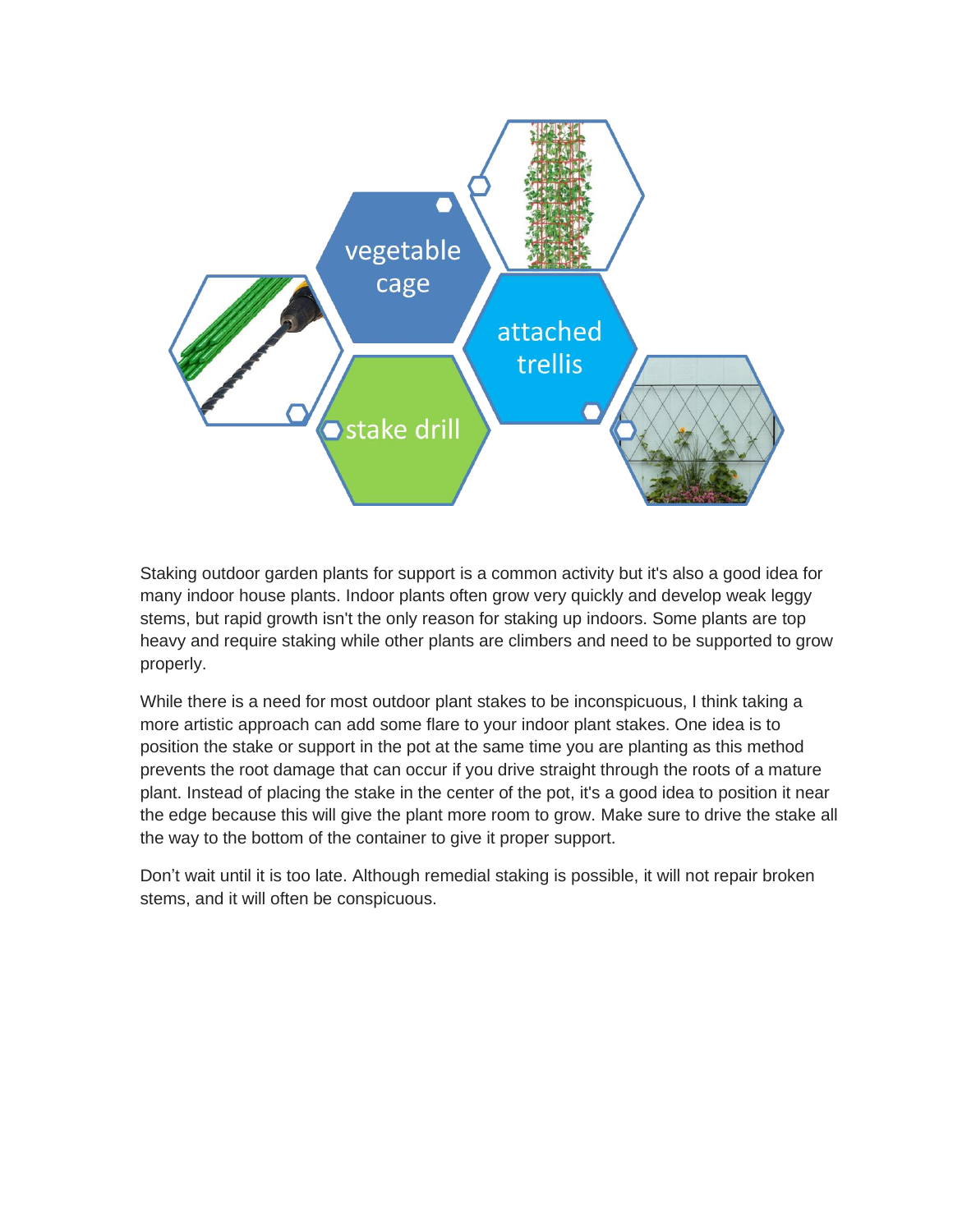

**Bendable Moss Pole (Etsy** Mossify)



**Round Copper Trellis (Etsy** PlantaholicWireworks)



**Honeycomb Trellis (Etsy** SimplySammiDesigns)

**To build, to plant, whatever you intend, To rear the Column, or the Arch to bend, To swell the Terras, or to sink the Grot; In all, let Nature never be forgot. Consult the genius of the place in all; That tells the waters or to rise, or fall; Or helps th' ambitious hill the heav'ns to scale, Or scoops in circling theatres the vale; Calls in the country, catches opening glades, Joins willing woods, and varies shades from shades, Now breaks, or now directs, th' intending lines; Paints as you plant, and, as you work, designs.** Alexander Pope